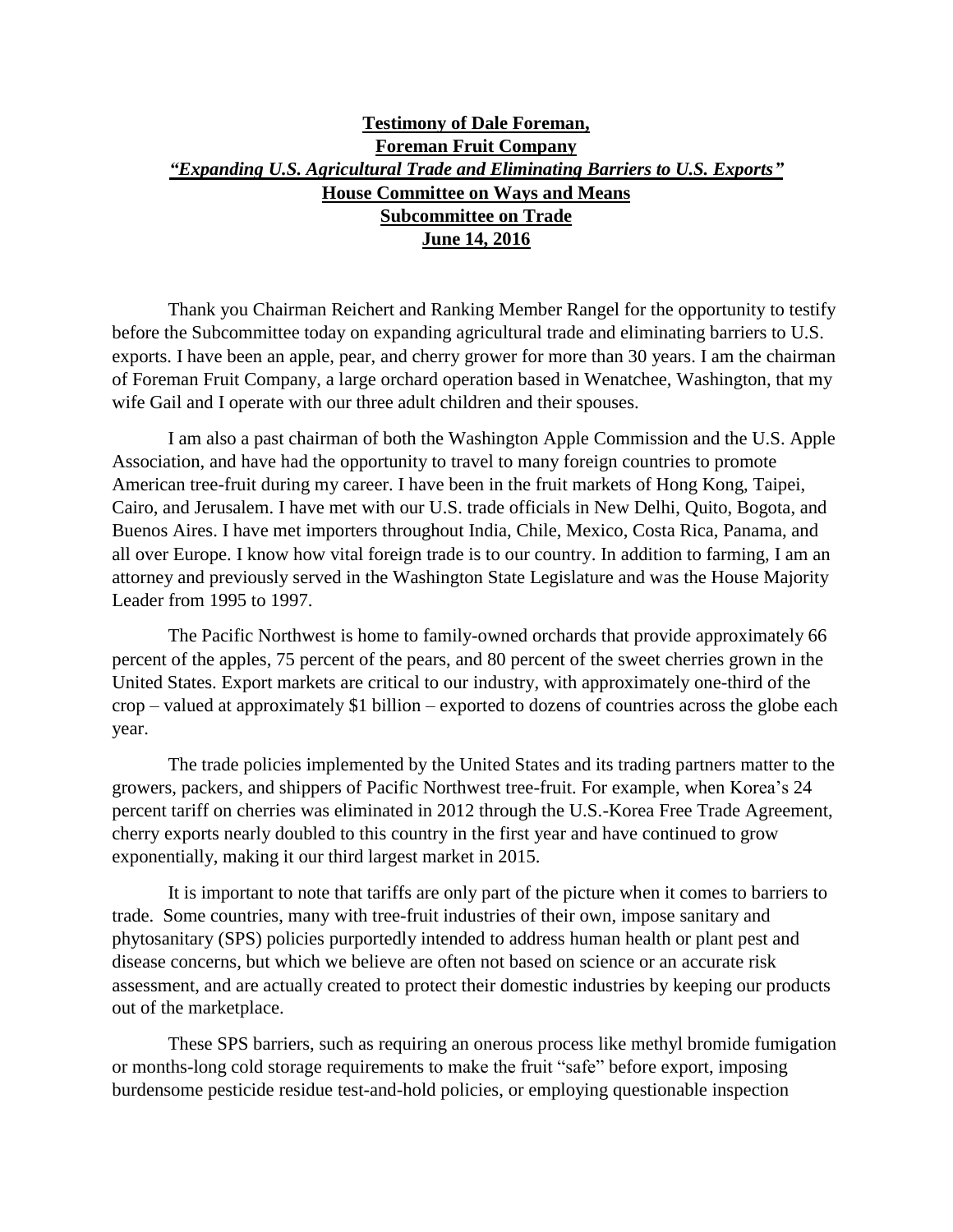protocols at the port, increase cost and risk for shippers – sometimes to the point of effectively closing major markets or potential markets to commercial shipments. Such policies exist in countries like Australia, Korea, and Japan.

While not completely eliminating these types of non-tariff barriers, the negotiated Trans-Pacific Partnership (TPP) includes a Sanitary-Phytosanitary chapter that encourages participating countries to conduct risk assessments and base their policies on the best available science. This chapter also requires participating countries to make available an appeals process that allows for a timely response by the importing country when a shipper disputes the rejection of a shipment upon arrival. While the appellate decision may still not be in favor of the shipper, the guarantee of a timely ruling may allow for the possibility of diverting the shipment to another market while these perishable products are still in good condition.

On the tariff side, the TPP eliminates the 10 percent tariff on apples, pears, and cherries in the growing market of Vietnam, which is already the sixth largest market for Washington apples – in spite of apples shipped by our Australian and New Zealand competitors entering duty-free.

The agreement also reduces the 17 percent tariff on apples, 5 percent tariff on pears, and 9 percent tariff on cherries in Japan. Japan's phytosanitary protocol currently prevents the United States from exporting apples regardless of tariff levels. However, this important trading partner is already a top-ten market for cherries, and there is the potential for additional growth with the elimination of this 9 percent tariff.

It is also worth noting that the Asia-Pacific region this agreement covers is one of the most commercially-important areas in the world for tree-fruit – and one of the fastest growing. By enhancing our trade relationship with these countries, the TPP would improve the platform to address bilateral disagreements, including on SPS issues, and raise the rule-of-law standards for trade policies in other countries throughout the region.

For these reasons, the Northwest Horticultural Council (NHC) that represents the Pacific Northwest tree-fruit industry on international trade issues has adopted a position in support of the TPP, and encourages Congress to move forward with approving this agreement. It may be worth noting that I am a former trustee of the NHC.

Many previous trade agreements adopted by the United States have benefited tree-fruit growers and I am certainly supportive in general of our government pursuing new agreements that are fair to tree-fruit exporters. However, I would like to highlight some concerns our industry has with the Trans-Atlantic Trade and Investment Partnership (TTIP) currently being negotiated with the European Union (EU).

While the EU used to be an important market for U.S. apples and pears, a hazard-based or precautionary principle approach to the regulation of crop protection tools and food additive tolerances has caused our tree-fruit exports to plummet. In spite of a significant increase in crop size, apple exports to the EU have gone down from more than 1.1 million boxes in 2001 to about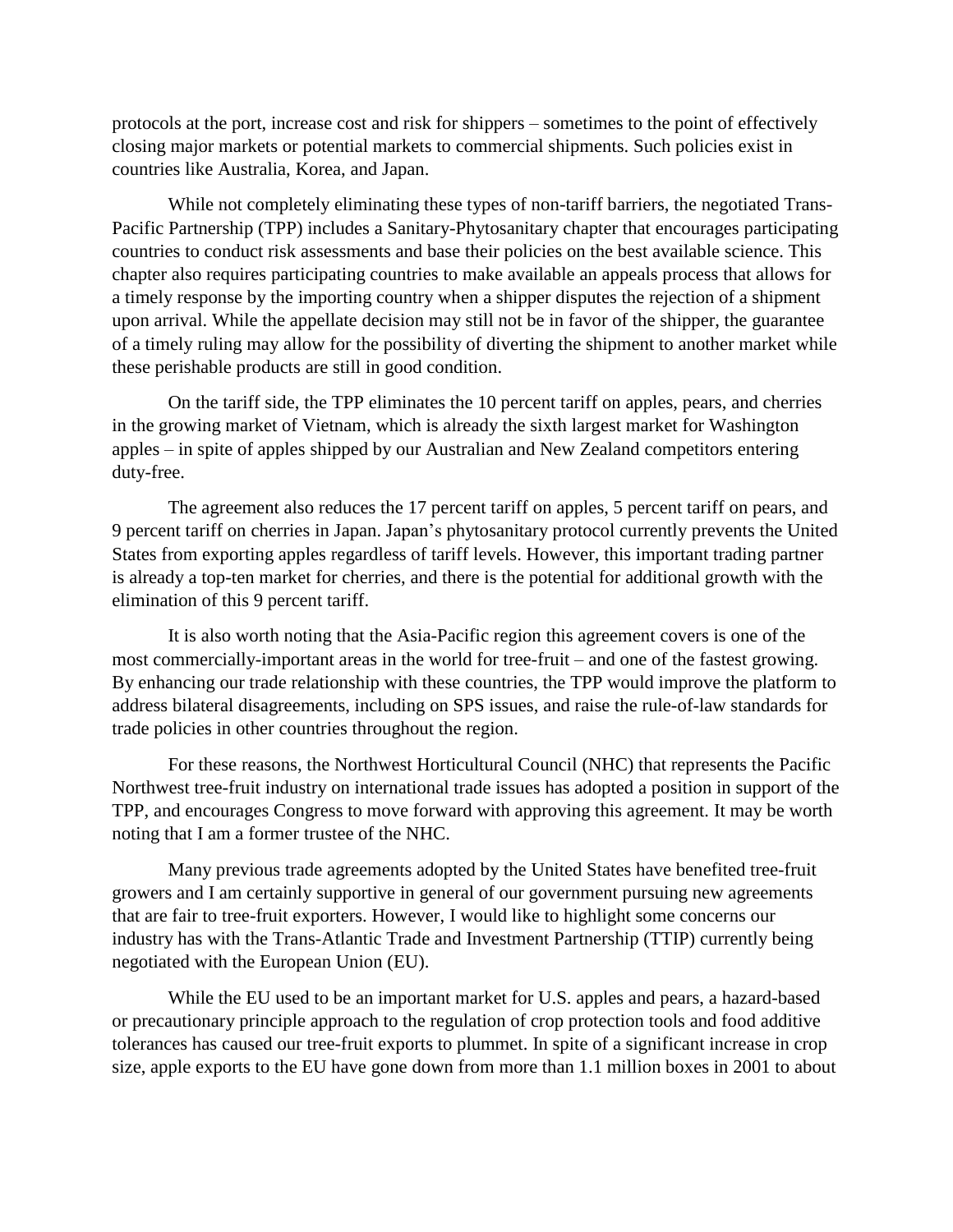151,500 boxes this year, and pear exports have reduced from more than 574,000 boxes in 2001 to a little more than 9,000 in the same time period.

I am skeptical that TTIP will bring about the drastic change to the EU's restrictive regulatory framework necessary to again make Europe a viable export market. Yet at the same time, USDA's Animal and Plant Health Inspection Service (APHIS) recently released a proposal for public comment to allow apples and pears from certain EU countries – including Poland, which has not exported to the United States previously and therefore has not gone through a full pest risk assessment to ensure that imports would not place our domestic industry at risk by introducing new pests – to enter the United States under a systems approach-protocol.

While our industry has no objection to reducing administrative burdens in trade so long as sufficient safeguards against importing pests and diseases are in place, we oppose moving forward with the EU proposal because we do not believe this threshold has been met. In fact, we are concerned that APHIS was pressured to move forward on this proposal too quickly to fully consider the pest risks to U.S. growers – for political reasons related to TTIP negotiations.

The introduction of new pests and diseases creates the double threat of making it more difficult for American growers to provide top-quality fruit to consumers, and jeopardizing entire export markets. I would ask the Committee members to monitor this proposal and evaluate if it is necessary or beneficial to move forward as proposed, given the tenuous nature of TTIP negotiations. Asking apple and pear growers to absorb the financial costs associated with increased imports – including from Poland, the second largest apple-growing country in the world behind China – in return for progressing trade negotiations, is a very bad trade-off and is not the way to generate support for trade.

I would also like to highlight how policies seemingly unrelated to trade can have a significant impact on the ability of growers to get their goods to international markets. For example, the failure of President Obama to intervene in last year's labor dispute that caused slowdowns at West Coast ports, cost Pacific Northwest apple and pear growers more than \$100 million in lost sales overseas. I would encourage Congress to change federal law to prevent future labor contract negotiations from interrupting commerce at our nation's ports in such a draconian way again.

Seemingly domestic decisions by other countries can also impact trade. Burdensome licensing requirements imposed by the Indonesian government on their own importers have made it more difficult for us to export to this commercially-important market for apples, which has and will continue to have an effect on the bottom line for tree-fruit growers, packers, and shippers – especially of Red Delicious apples, which are very popular in Indonesia. Our industry supports and appreciates the decision by the U.S. Trade Representative (USTR) to contest these unfair policies at the World Trade Organization (WTO). Strong enforcement of WTO rules is increasingly needed.

I would also like to highlight the embargo imposed by Russia in 2014 on agricultural products from the United States and other countries, which was issued in retaliation for the sanctions our government set on Russia for its actions against Crimea. The embargo has created